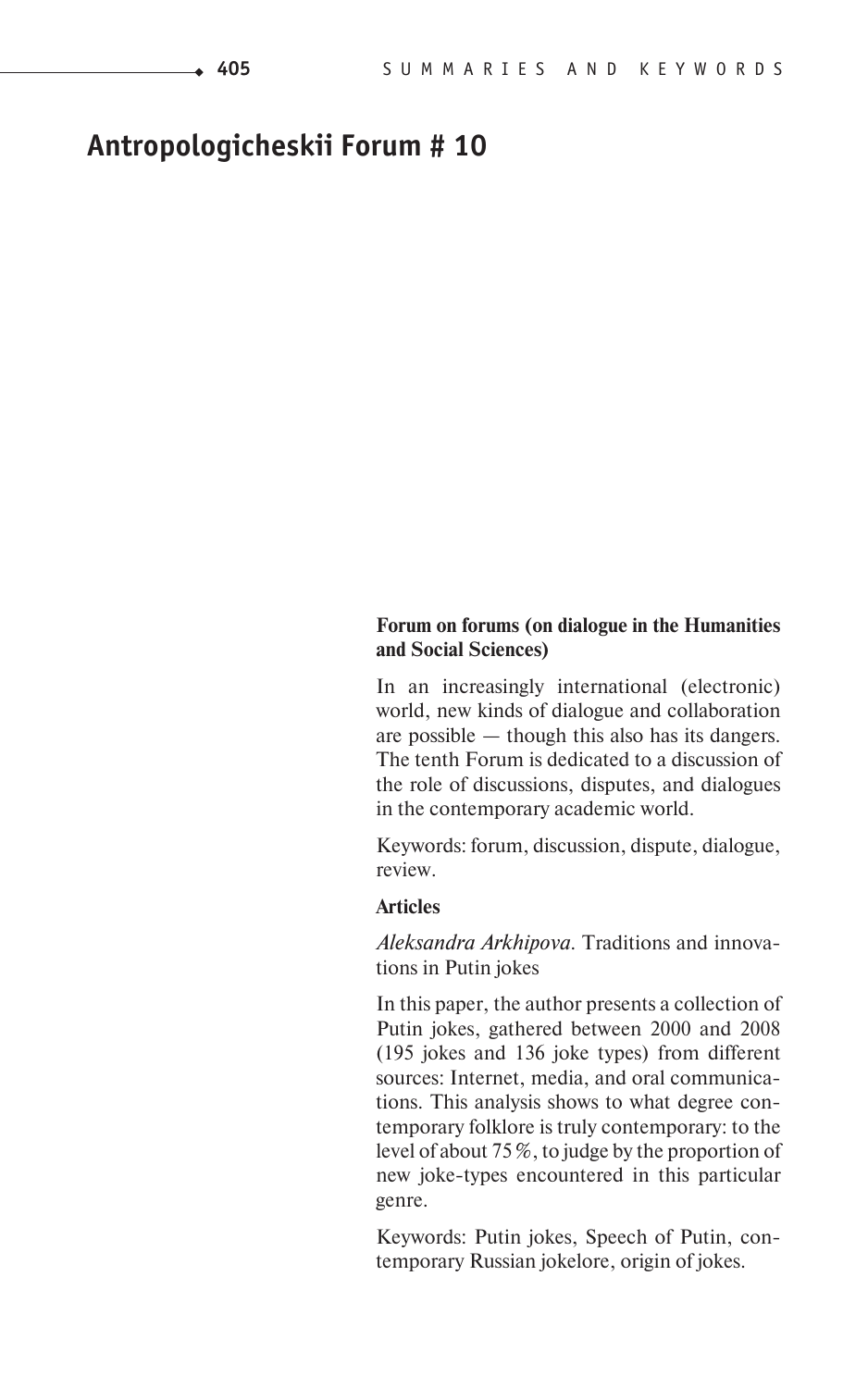*Sergei Abashin*. The return of Sarts? Methodology and politics in Post-Soviet academic discussions

The change of the political situation in Central Asia in 1991 raised interest in the partially forgotten 'problem of the Sarts'. We can witness a collision of two different tendencies in national historiography of newly independent states; those are to 'forget' the Sarts, or alternatively to 'recollect' them. The trend to 'forget' emerges because this theme breaks with established classifications of Central Asia peoples (which are fixed by frontiers), and thus willingly or not reinstates the period of experiments, doubts and uncertainties. The tendency to 'recollect' makes itself felt because the problem of the Sarts serves as a convenient occasion to re-write history and present political or moral claims. The analysis of modern discussions of the Sarts in Sergey Abashin's article shows that any ethnographic classification, whatever force of reality it acquires in people's mind and within social institutions, cannot be considered as once for all affirmed, absolute and definitive. Any ethnographic category (and corresponding identity) continues to lead a dynamic existence, being the subject of discussions, new validations of its status and contents, new doubts and intellectual contestation.

Keywords: nation, national ideology, nation-building, Central Asia, Sarts, Uzbeks, Tajiks.

*Andrei Toporkov*. The centenary of the publication of V. Mansikka's book «U ber russische Zauberformeln mit Beru cksichtigung der Blutund Verrenkungssegen».

Viljo Mansikka's book "About Russian charm formulas, mainly about charms from bleeding and dislocation" represented a unique occurrence in the humanities at the beginning of the 20th century and keeps its interest till now. For the last century, the book has remained the basic source of information not only about Russian charms, but also about Russian folk belief of any kind for Western specialists in the humanities. Besides Russian and Lithuanian charms, to which he devoted special monographs, Mansikka had a good graps of Finnish, Estonian, German, Dutch, Swedish, Norwegian, Romanian, Serbian, Bulgarian, Ukrainian, Byelorussian, Czech and Polish folk charms. Mansikka's methodology had three main sources: firstly, Krone's and his follower's and student's works about Finnish charms, secondly, the comparative study of charms in Germany (first of all, Eberman's book about charms from bleeding) and, thirdly, Russian researches into charms and apocryphal prayers (in the first place, the works by A.N. Veselovsky, M.I. Sokolov, and A.I. Almazov), Mansikka's research was intended to prove that Russian charms owed their hold over popular culture not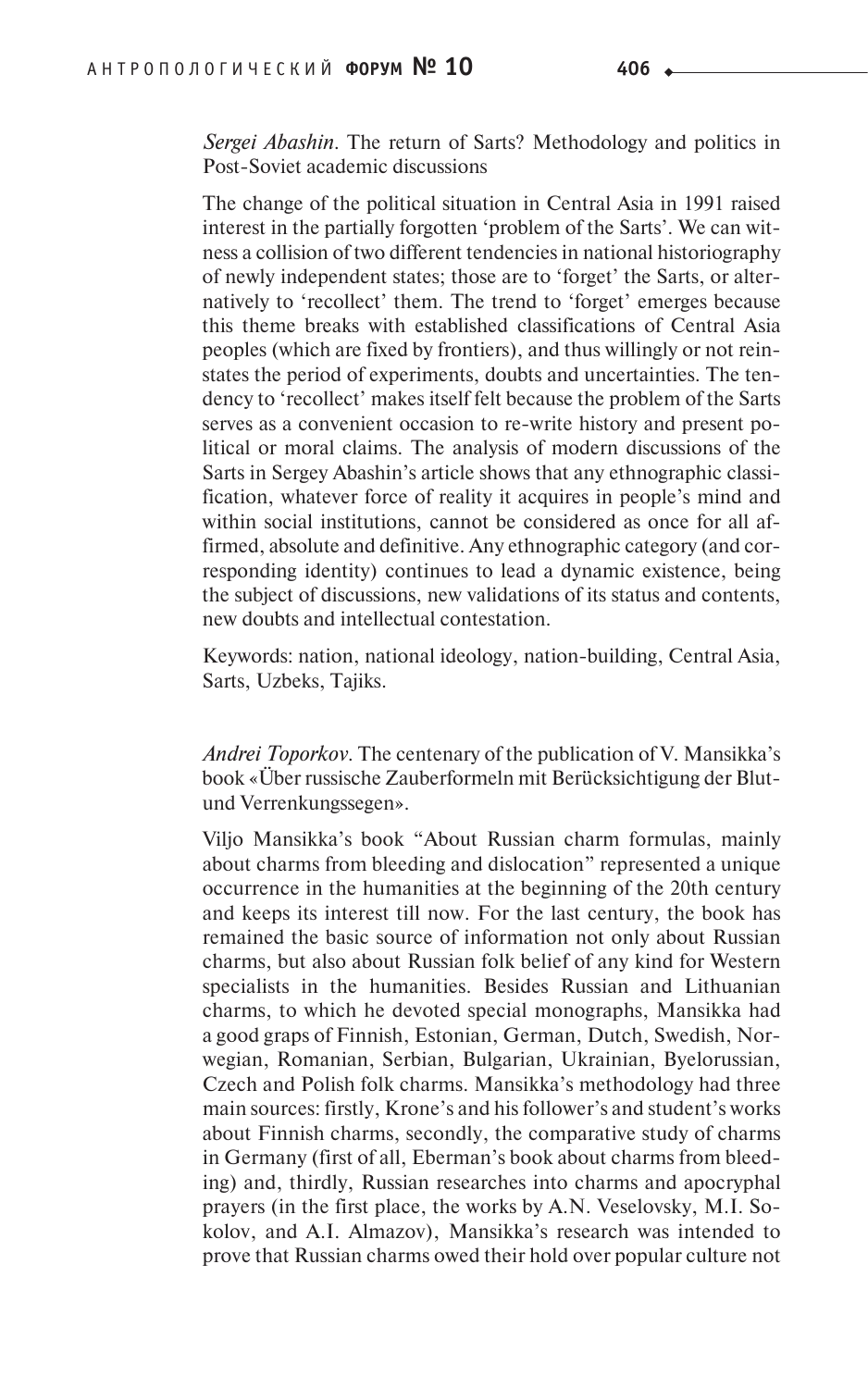to folklore, ritual, features of primitive psychology or pagan beliefs, but to the world of Christian images and church literature, iconography and liturgy. In this way, the coincidence of charm formulas in different parts of Europe is concerned with shared Christian identity and with the heritage of Greek-Rome antiquity. The main conclusions of the book have to do with the problems of cultural interaction in the area of Christian Europe in the Middle Ages and Early Modern Era.

Keywords: charms, apocryphal prayers, Christianity, hand-writing tradition, folklore, Russian North, Russian-Finish cultural relations.

#### **Materials from Expeditions**

*Yulia Krasheninnikova*. Burials 'po-repnomu' (some facts about funeral rites of the Northern Russian)

The materials presented in the article are related to the ceremonial practices of Northern Russian, in particular, the funeral rites performed when people die a violent death. The collective ceremony of 'lustration' of a person who has died a violent death "transmutates" him to the group of reverent and respected dead, the so-called "parents", as reflected in the interviews noted by author. The semantics of the phrase 'po-repnomu' ("to bury like a turnip") is considered.

Keywords: funeral rites of the Russian North, violent death, temporary resting place, conditions of burial.

#### **Marginalia**

*Pavel Klubkov*. Miscellanea marginaliaque

The article consists of four short notes on the expressions 'yaponskii gorodovoi', 'student khladnyh vod', 'vymorochu — i vernus odna' and the name Agafon.

Keywords: phraseology.

#### **Reviews**

**Laurie Manchester**. *Holy Fathers, Secular Sons: Clergy, Intelligentsia and the Modern Self in Revolutionary Russia*. DeKalb: Northern Illinois University Press, 2008. 304 pp.; **Jennifer Hedda**. *His Kingdom Come: Orthodox Pastorship and Social Activism in Revolutionary Russia*. DeKalb: Northern Illinois University Press, 2008. 300 pp. (*Andy Byford*)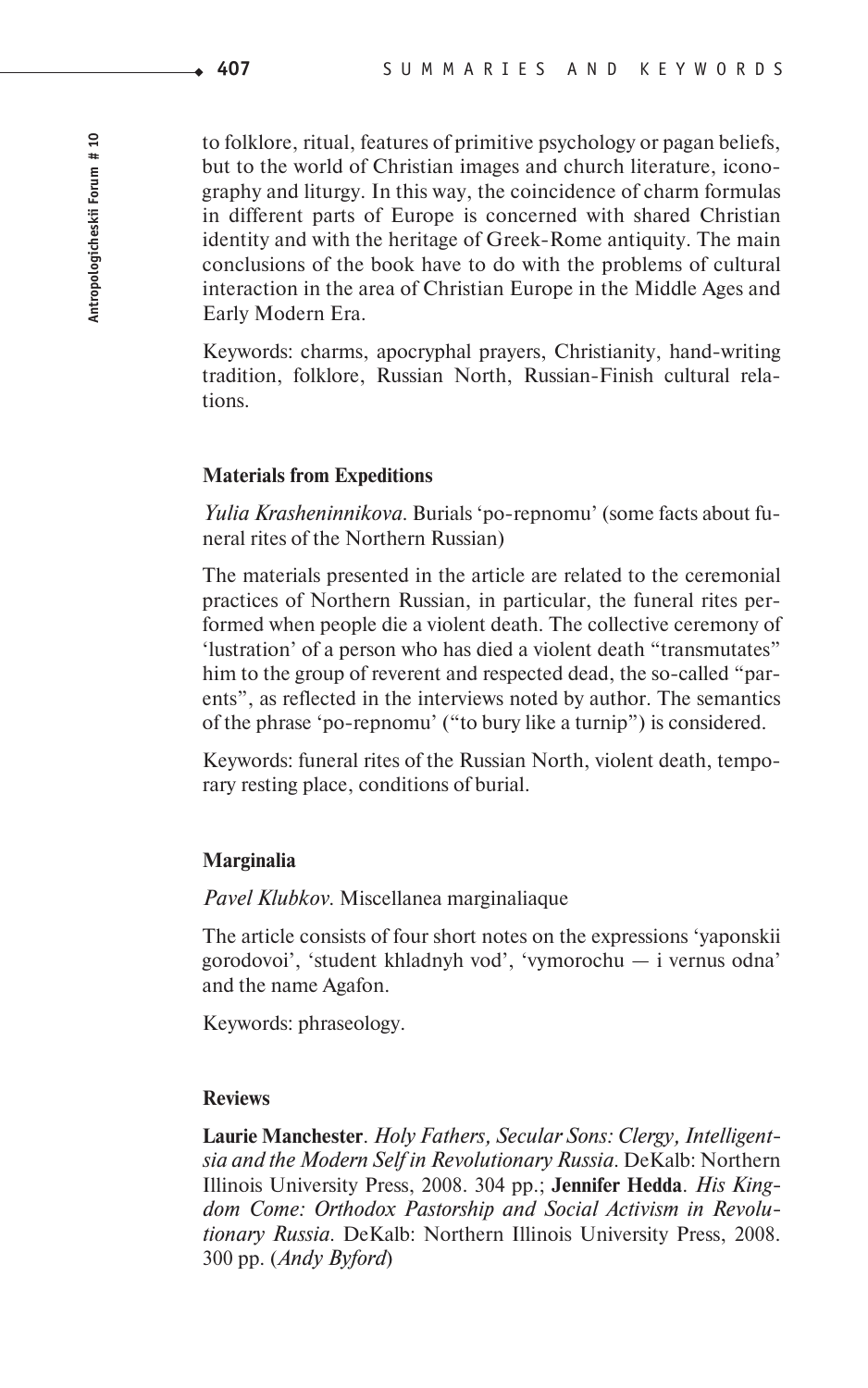The books by Manchester and Hedda offer mutually complementary reappraisals of the role of the clerical estate (*dukhovenstvo*) in the history of the Russian intelligentsia, civil society and revolutionary politics in the late-nineteenth and early-twentieth centuries. Both works seek to overturn traditionally negative portrayals of Imperial Russia's clerical estate by presenting it as a modernising, increasingly socially committed and politically active group — an inherent part of the Russian intelligentsia, sharing the latter's core values of social progress and civic involvement. The focus of Laurie Manchester's study are the *popovichi* — the sons of priests, who in the middle of the nineteenth century capitalised on the opportunities of modernisation, leaving the *dukhovenstvo* and entering a variety of modern professions, but who, according to Manchester, remained socially and culturally tied to their estate of origin. The focus of Jennifer Hedda's work is the parish clergy of St Petersburg, which she portrays as the avant-garde of clerical political and civic activism in late Imperial Russia.

Keywords: Russian history, intelligentsia, popovichi, dukhovenstvo, sons of priests, clergy.

**Jacobson M., Jacobson L.** *Prestuplenie i nakazanie v russkom pesennom folklore (do 1917 goda)* [Crime and Punishment in Russian Folk Songs (before 1917)]. M.: Izd-vo SGU, 2006. 504 pp. (*Mikhail Lurie*)

#### *Folk songs as a mirror of the Russian opposition*

The book under review includes about 300 texts of songs mostly taken from well-known editions of folklore. The songs vary a lot and include epic songs, old folk ballads, lyric songs, songs of brigands and prisoners, folk romances, folk songs stylizations written by Decembrists and revolutionaries at the end of the 19th — beginning of the 20th centuries. This diverse material is united by the topic of "crime and punishment". According to the authors, all folklore texts that describe crime and punishment directly reflect popular opinions on these issues. The fact that majority of the songs express sympathy with lawbreakers and disapproval of penalties suggests that people's attitude to crime and punishment was diametrically opposed to that of the government.

M. and L. Jacobson use the concepts "crime" and "punishment" as if the cultural semantics of these terms remained constant throughout many epochs and within different social circles. Moreover, the authors totally ignore the genre and genetic characteristics of the songs, which makes the notion of "Russian folk songs" look like an absolutely artificial concept. The authors attempt to combine two books in one: a thematic collection of folklore texts and a historical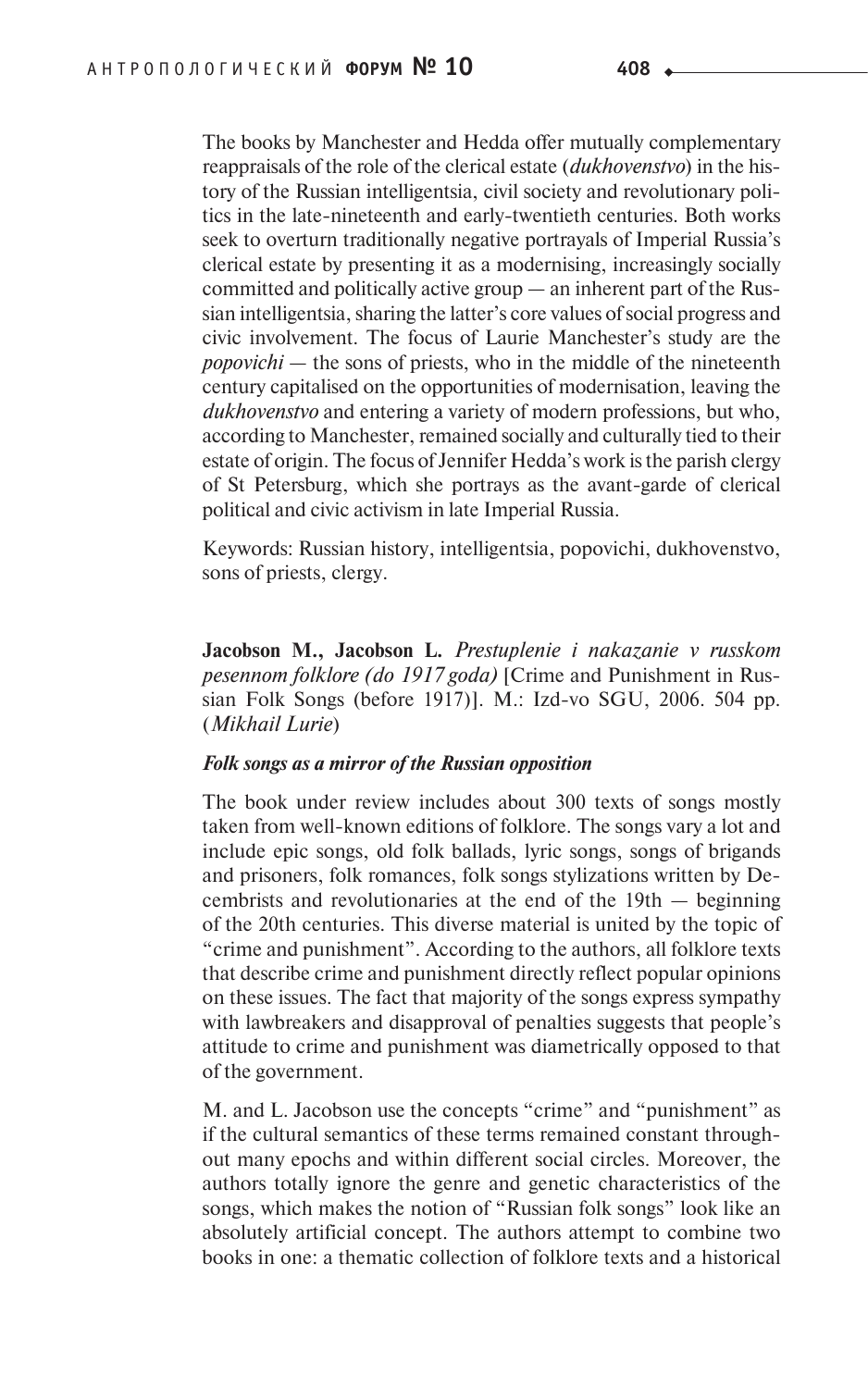study of people's mentality. However, the two intentions come into conflict with each other.

The book is most useful for its list of sources of folklore texts and comments to them, whereby the authors provide brief overviews on published variants of each song and their interpretations. Here the authors' unique expertise in the sphere of Russian folk song tradition, history of its collection, publishing and study, comes into its own.

Keywords: Russian folklore, folk song, crime, punishment, people, government, reflection theory in folkloristic, genre and genetic distinctions.

**Tim Ingold.** *Lines: A Brief History*. Oxon and New York. Routledge, 2007. 186 pp. (*Elena Trubina*)

The review is devoted to a highly unusual book by the British social anthropologist Tim Ingold. The author of the review enthusiastically describes Ingold's attempt to create a comparative anthropology of the line and thus achieve better understanding of how movement, knowledge and description are related through line-making.

Keywords: lines, anthropology.

**Sonja Luehrmann**. *Alutiiq Villages under Russian and U.S. Rule.* Fairbanks: University of Alaska Press, 2008. 204 pp. (*Evgeny Golovko*)

Golovko's review of Sonja Luehrmann's book is a positive evaluation of the author's work on the Alutiiq history during the Russian and American colonial periods. According to the reviewer, the strong point of the book under review is that it is largely based on newly discovered correspondence and records from the Russian Orthodox Church in Alaska. Russian source material closes a gap in Alaskan history and serves as a major resource for a reconstruction of the relationship between the colonizers and the Alutiiq people.

Keywords: Alutiiq, Alaska, colonialism, ethnohistory, Russian American Company, Russian Orthodox Church.

**Isabel de Madariaga.** *Ivan the Terrible: First Tsar of Russia*. New Haven and London: Yale University Press, 2005. xxii + 484 pp. (*Mikhail Krom*)

Commenting on the strengths and weaknesses of de Madariaga's book, the reviewer notes its strong dependence on previous scholarly literature; he also points out a number of factual errors and inaccura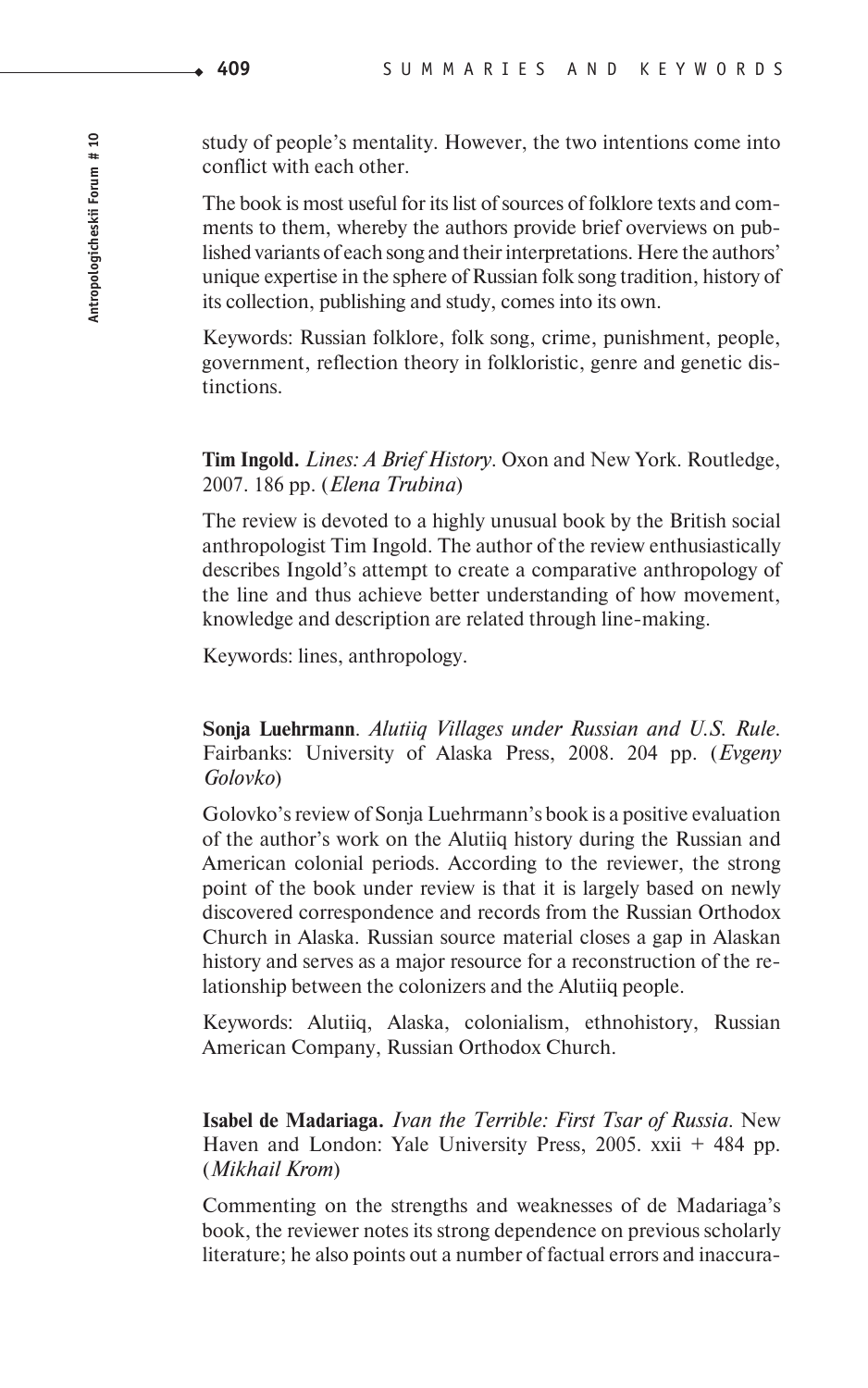cies in the text. However, the comparative approach applied by the author in order to place sixteenth-century Russia into the context of European history makes this book a valuable read.

Keywords: Ivan the Terrible (1530–1584), sixteenth-century Russia, comparative approach.

*Oche-vidnaya istoria. Problemy vizualnoi istorii Rossii XX stoletia*. Sbornik statei [Eye-witnessed History. Problems of Russian visual history of the XXth century. Collection of articles / [redkol.: I.V. Narsky i dr.] Chelyabinsk: Kamenny poyas, 2008. 476 pp. (*Olga Boitsova*)

The reviewer assesses the contribution of the reviewed book to visual studies in Russia, taking into account the scarcity of works on visual analysis hitherto published in Russian. The collection contains articles by Russian and Western scholars, and shows differences in their approaches to visual sources.

Keywords: Russian history, visual studies.

## *Valeria Kolosova. New books on ethnobotany*

The text consists of reviews of three recently published books united by a common theme — folk plant names. Two of them concern Finno-Ugric phytonymic lexis, the third one — the terminology in a Russian dialect tradition. In I.V. Brodsky's monograph, Finno-Ugric plant names are analysed on the basis of wide comparative material. The author considers the attributes underlying naming patterns as well as the characteristics of word-formation. Yu.E. Koppalyova's book concerns the characteristics of nomination in Ingrian Finnish phytonyms, their structurally-word-formation models and their synonymic variants. The dictionary by V.G. Arjanova represents phytonyms of the Middle Ob region. In conclusion some general comments on the evolution of ethnobotany are offered.

Keywords: phytonyms, ethnobotany, Finno-Ugric languages, Ingrian Finnish dialects, Russian dialects, motivational features, word-formation models, typology.

#### **Conferences**

*Andrei Toporkov.* The Russian-French summer school «Autobiographical practices in cultural context»

The school was carried on in the village Oshta (historical name — Oshtinski Pogost), which is situated in Vytegorsky district of Volo